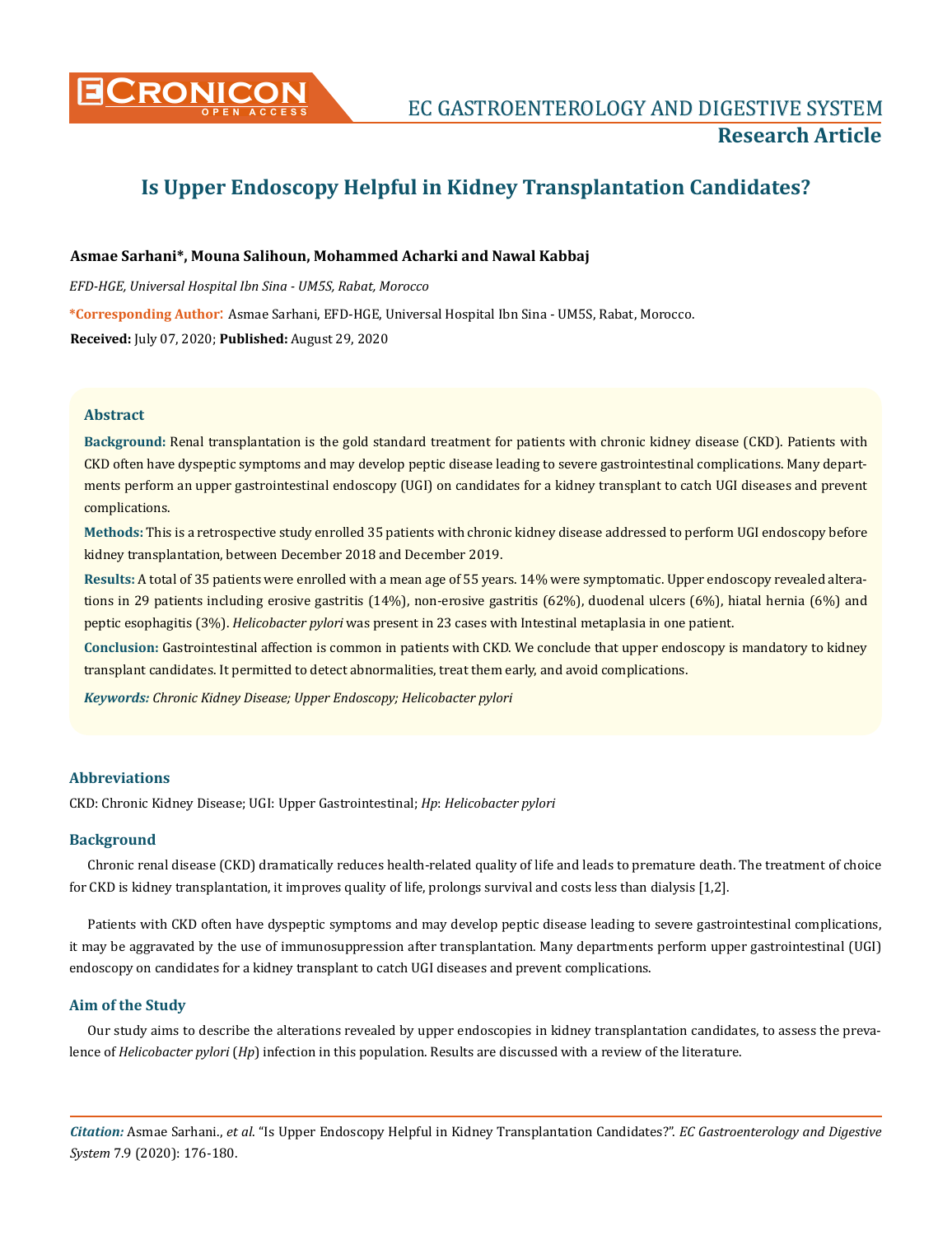#### **Methods**

This retrospective study enrolled 35 patients with chronic kidney disease aged 18 or older addressed by dialysis units to our digestive functional units during 1 year to perform UGI endoscopy before been included in the kidney transplantation list.

Upper endoscopies were performed in ambulatory by physicians from the digestive functional units of university hospital center Ibn Sina. Histological identification of *Hp* infection was performed systematically based on biopsies taken from the gastric antrum and fundus of the patients.

## **Results**

A total of 35 patients were enrolled in this study, including 19 men (54%) and 16 women (46%) aged 18 to 67 years old (Table 1).

| Characteristic   | <b>CKD</b> patients |  |
|------------------|---------------------|--|
| Male             | 19                  |  |
| Female           | 16                  |  |
| Male/female      | 12                  |  |
| Age range (Year) | $18 - 67$           |  |
| Mean age (Year)  | 55                  |  |
| Smoking          |                     |  |

|  |  | Table 1: Patient demographics. |  |
|--|--|--------------------------------|--|
|--|--|--------------------------------|--|

5 patients (14%) were complaining from gastrointestinal symptoms including dyspepsia ( $n = 2$ ) and abdominal pain ( $n = 3$ ).

All patients underwent routine EGD before transplantation.

The upper endoscopy results of the 35 patients revealed that 83% (n = 29) had some form of UGI alteration. Table 2 shows alterations identified: Erosive gastritis (14%), non-erosive gastritis (62%), duodenal ulcers (6%), hiatal hernia (6%), and peptic esophagitis (3%).

| <b>UGI</b> alterations | N(%      |
|------------------------|----------|
| Non-erosive gastritis  | 22 (62%) |
| Erosive gastritis      | 5(14%)   |
| Duodenal ulcers        | 2(6%)    |
| Hiatal hernia          | 2(6%)    |
| Peptic esophagitis     | 1 (3%)   |
| Absence                | 6(17%)   |

*Table 2: Upper endoscopy alterations of 35 kidney transplant candidates with chronic kidney disease.*

All patients were tested for *Hp* infection by gastric biopsy; it was positive in 65% (n = 23) (Table 3). Intestinal metaplasia was found in one patient with *Hp* infection.

## **Discussion**

Gastrointestinal disorders in patients with chronic kidney disease (CKD) and with chronic hemodialysis are quite common [3,4].

*Citation:* Asmae Sarhani., *et al*. "Is Upper Endoscopy Helpful in Kidney Transplantation Candidates?". *EC Gastroenterology and Digestive System* 7.9 (2020): 176-180.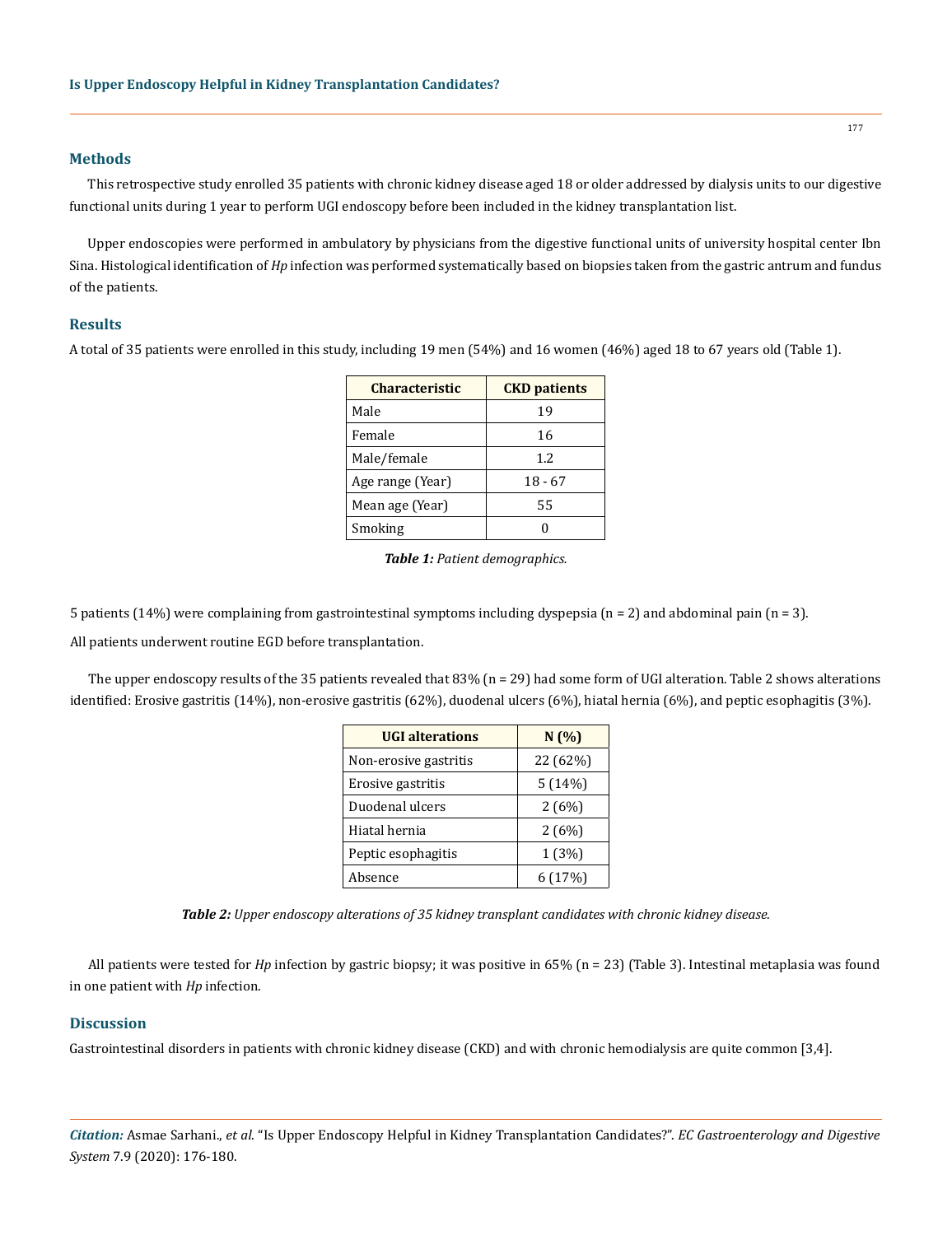| <b>UGI</b> alterations | N(%)     | <b>Presence of Hp</b><br>N | <b>Absence of Hp</b><br>N |
|------------------------|----------|----------------------------|---------------------------|
| Non-erosive gastritis  | 22 (62%) | 12                         | 7                         |
| Erosive gastritis      | 5(14%)   |                            |                           |
| Duodenal ulcers        | 2(6%)    | 2                          |                           |
| Hiatal hernia          | 2(6%)    |                            |                           |
| Peptic esophagitis     | 1(3%)    |                            |                           |
| Absence                |          |                            |                           |

*Table 3: Association between endoscopic alterations and presence of Helicobacter pylori in Kidney transplant candidates with chronic kidney disease.*

Most patients in our study did not complain of gastrointestinal symptoms, only 14% were symptomatic. However, upper endoscopy revealed alterations in 29 patients. This frequent situation was described in a lot of studies like in Sotoudehmanesh work in which no significant associations were found between symptoms and gastrointestinal lesions in hemodialysis patients [5].

In our kidney transplant candidates, gastroscopy revealed gastro-duodenal alterations in 83% cases. The first endoscopic alteration was non-erosive gastritis (62%) followed by erosive gastritis (14%), duodenal ulcers (6%) and peptic esophagitis (3%). The same abnormalities were found approximately in Krishnan's work with different frequency, he complete his study by dividing patients based on whether they were infected or not by *Hp* and compared the groups for gastrointestinal symptoms, endoscopic findings and time on dialysis. No statistically significant differences were elicited by the comparisons [3].

UGI diseases are frequently treated with proton pump inhibitors (PPIs) and H2 antagonists. To treat possible transplant rejection after transplantation, immunosuppressants are prescribed, including Mycophenolate Mofetil (MMF), Cyclosporine, Tacrolimus and Prednisone [6]. It is important to consider the interaction between these substances and the drugs used to treat UGI diseases, for example, Omeprazole can increase the effect of Tacrolimus and can also reduce the effect of MMF by different mechanisms. Therefore, early identification by gastroscopy and treatment of UGI alterations before kidney transplantation in patients with CKD may reduce the risk of these interactions occurring [6].

*Hp* infection in our study was present in 23 patients (65%) without being specific of one kind of UGI endoscopic alteration. This could be an important factor in the development of ulcers in patients after kidney transplantation [7]. *Hp* infection was also described in more than 90% of MALT (gastric mucosa associated lymphoid tissue) cases, the eradication of *Hp* leads to the regression of the gastric lesions observed in low grade B-cell MALT lymphomas, suggesting that cases infected with *Hp* should be treated early, especially in patients who are going to receive immunosuppressants including candidates for a kidney transplant [8].

The therapy to eradicate *Hp* given to candidates to a renal transplant can be the same as in the general population. However, interactions can take place: Clarithromycin which is part of the eradication protocol seems to increase the effect of Tacrolimus and amoxicillin can decrease the effect of MMF. Therefore, performing endoscopies and biopsies to identify *Hp* infection and treat it early before kidney transplantation is very important, it avoids postoperative complications [6].

Intestinal metaplasia is considered as a preneoplastic lesions that must be searched on ulterior endoscopy to eliminate the appearance of cancer. This anomaly was present in one patient in association with *Hp* infection, he will be controlled by UGI endoscopy, like in general population with gastric intestinal metaplasia, to eliminate the occurrence of complications since there are no specific recommendations in patients with CKD or kidney transplant candidates [9,10].

*Citation:* Asmae Sarhani., *et al*. "Is Upper Endoscopy Helpful in Kidney Transplantation Candidates?". *EC Gastroenterology and Digestive System* 7.9 (2020): 176-180.

178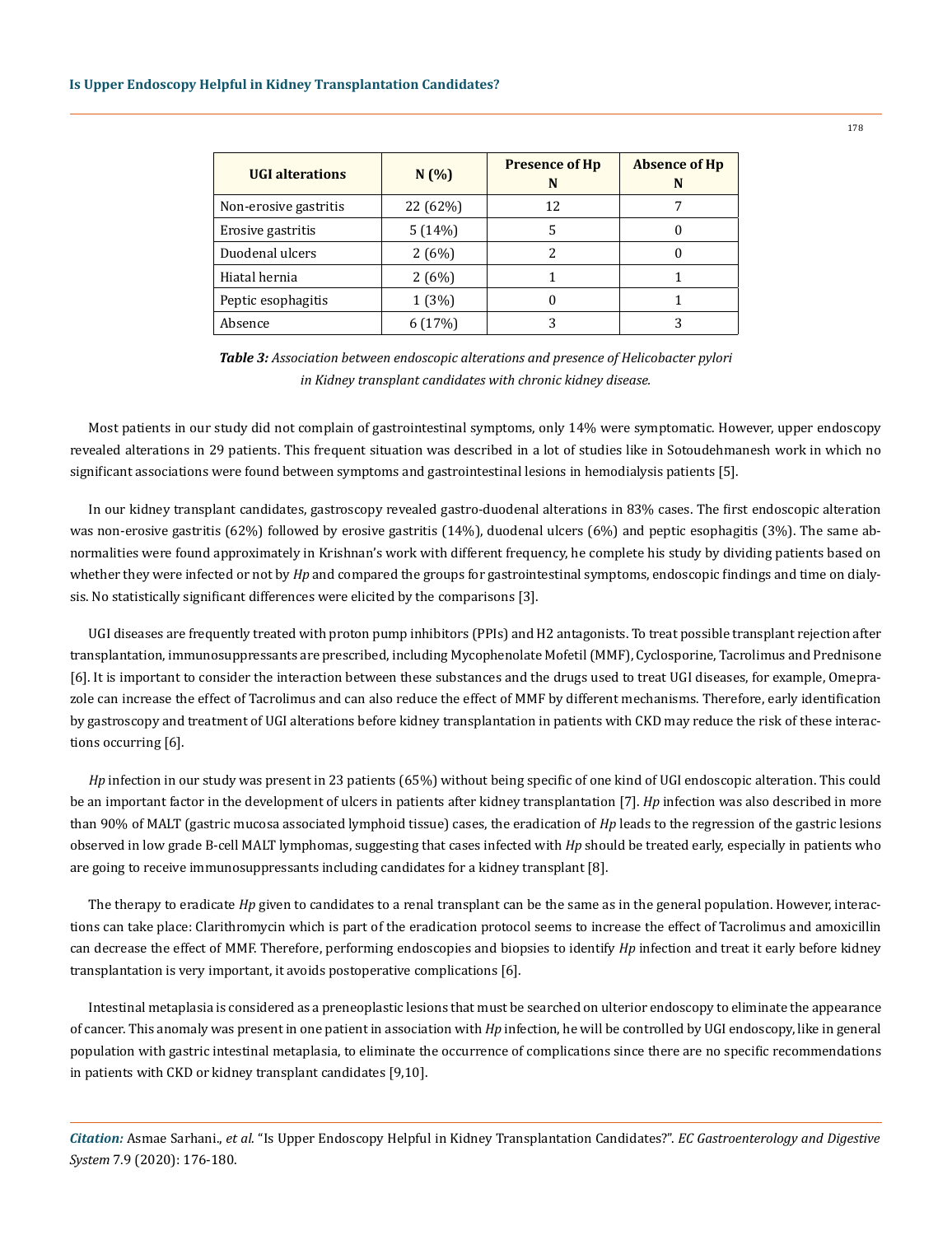In our series, upper gastrointestinal bleeding (UGIB) was absent. This anomaly is frequent in chronic hemodialysis patients due to the repeated use of heparin during dialysis and to uremic factors [11]. UGIB is also observed in renal transplant patients [12], therefore, these patients should be closely monitored.

The most common gastrointestinal complications after renal transplantation noted in Ponticelli., *et al*. work were peptic ulcers, esophagitis, and oral lesions. It has been shown in the same study that the immediate postoperative ulcer complications in those patients have decreased considerably since they began to be actively screened for signs of peptic ulcers before transplantation [7].

The immediate postoperative operation of renal transplant patients is considered to be critical for the occurrence of gastrointestinal complications, therefore close monitoring should be carried out during the first month after surgery [7-13].

#### **Conclusion**

Renal transplantation is the gold standard treatment for patients with chronic kidney disease. This indication requires monitoring and elimination of possible pre and post-operative risks as UGI alterations.

UGI endoscopy in our study revealed alterations in more than 80% cases even in absence of digestive symptoms. Sever lesions were found in some cases as peptic ulcers and gastric intestinal metaplasia.

We conclude that upper endoscopy is mandatory to kidney transplant candidates. It permits to detect abnormalities, treat them early, and avoid complications.

## **Bibliography**

- 1. [US Renal Data System. "Excerpts from the USRDS 2003 annual data report: atlas of end-stage renal disease in the United States".](https://www.ajkd.org/article/S0272-6386(03)01207-1/fulltext) *The [American Journal of Kidney Diseases](https://www.ajkd.org/article/S0272-6386(03)01207-1/fulltext)* 42 (2003): S1-230.
- 2. Knoll G., *et al.* ["Canadian Society of Transplantation consensus guidelines on eligibility for kidney transplantation".](https://www.ncbi.nlm.nih.gov/pmc/articles/PMC1277045/) *Canadian Medical Association Journal* [173.10 \(2005\): 1181-1184.](https://www.ncbi.nlm.nih.gov/pmc/articles/PMC1277045/)
- 3. Krishnan A., *et al.* ["Gastrointestinal evaluation in chronic kidney diseases".](https://www.hilarispublisher.com/open-access/gastrointestinal-evaluation-in-chronic-kidney-diseases-2161-0959.1000110.pdf) *Journal of Nephrology and Therapeutics* 1 (2011): 1-3.
- 4. Sibinović SR., *et al.* ["Endoscopic Findings in the Proximal Part of the Digestive Tract in Patients With Chronic Renal Failure Undergo](https://www.semanticscholar.org/paper/ENDOSCOPIC-FINDINGS-IN-THE-PROXIMAL-PART-OF-THE-IN-Nagorni/1c39ddba40ebed8644db8eaa0af27cb1584c8925)[ing Chronic Dialysis Program".](https://www.semanticscholar.org/paper/ENDOSCOPIC-FINDINGS-IN-THE-PROXIMAL-PART-OF-THE-IN-Nagorni/1c39ddba40ebed8644db8eaa0af27cb1584c8925) *Biology and Medicine* 13 (2006): 84-89.
- 5. Sotoudehmanesh R., *et al.* ["Endoscopic findings in end-stage renal disease".](https://www.researchgate.net/publication/7104850_Endoscopic_Findings_in_End-Stage_Renal_Disease) *Endoscopy* 35 (2003): 502-505.
- 6. Abbud Filho M and Ramalho HJ. "Revisão/Atualização em transplante renal: novos agentes imunossupressores". *The Brazilian Journal of Nephrology* 19 (1997): 215-223.
- 7. [Ponticelli C and Passerini P. "Gastrointestinal complications in renal transplant recipients".](https://onlinelibrary.wiley.com/doi/pdf/10.1111/j.1432-2277.2005.00134.x) *Transplant International* 18 (2005): 643- [650.](https://onlinelibrary.wiley.com/doi/pdf/10.1111/j.1432-2277.2005.00134.x)
- 8. Bayerdörffer E., *et al.* ["Regression of primary gastric lymphoma of mucosa-associated lymphoid tissue type after cure of](https://pubmed.ncbi.nlm.nih.gov/7783535/) *Helicobacter pylori* [infection. MALT Lymphoma Study Group".](https://pubmed.ncbi.nlm.nih.gov/7783535/) *Lancet* 345 (1995): 1591-1594.
- 9. [Correa P and Piazuelo MB. "The gastric precancerous cascade".](https://pubmed.ncbi.nlm.nih.gov/22188910/) *He Journal of Digestive Diseases* 13 (2012): 2-9.
- 10. Correa P., *et al.* ["Pathology of gastric intestinal metaplasia: clinical implications".](https://www.ncbi.nlm.nih.gov/pmc/articles/PMC2895407/) *The American Journal of Gastroenterology* 105 [\(2010\): 493-498](https://www.ncbi.nlm.nih.gov/pmc/articles/PMC2895407/).

*Citation:* Asmae Sarhani., *et al*. "Is Upper Endoscopy Helpful in Kidney Transplantation Candidates?". *EC Gastroenterology and Digestive System* 7.9 (2020): 176-180.

179